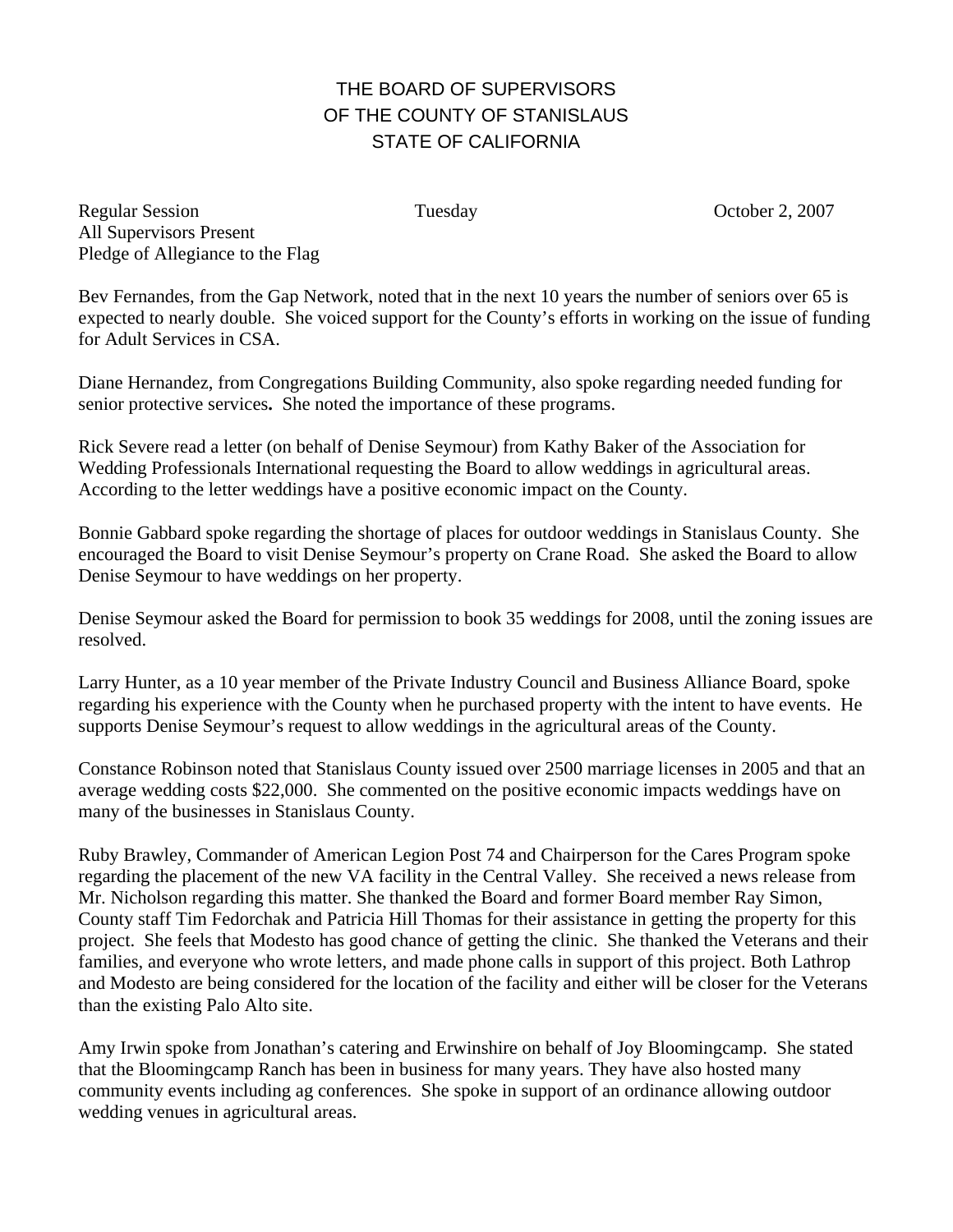Mayfield/Grover unan. Adopted the consent calendar after removing from consent item **\*B9**  Authorization to Accept a Donation from an Anonymous Donor for Construction and Purchase of Equipment for the Animal Services "Kitty Kastle"

**\*A1** Approved the minutes of 09/25/07

|             | $\Delta$ pproved the numerics of $07/23/07$                                                     |          |
|-------------|-------------------------------------------------------------------------------------------------|----------|
| $*$ A2      | Accepted the resignations of Agustin Beltran and Gaylord Phillips from the Stanislaus           |          |
|             | Economic Development and Workforce Alliance Board                                               | 2007-781 |
| $*A3$       | Appointed Charles Grom to the Mental Health Board                                               | 2007-782 |
|             | *A4a Commended the Clare and Maryellen Berryhill Family upon receiving the 2007 Distinguished   |          |
|             | Citizens Award from the Greater Yosemite Council, Boy Scouts of America                         | 2007-783 |
|             | *A4b Commended Sergeant Michael Eggener for his heroic and timely life saving efforts           |          |
|             |                                                                                                 | 2007-784 |
| $*$ A5      | Approved request from the Mid-Valley Water Ski Club for use of the main boat ramp at the        |          |
|             |                                                                                                 |          |
|             | Modesto Reservoir for their 53rd Annual Polar Bear Day Event on January 1, 2008                 |          |
|             |                                                                                                 | 2007-785 |
| $*$ A6      | Approved the consolidation of the Denair Unified School District Election for the issuance of   |          |
|             | school bonds with the Consolidated District Election to be held on November 6, 2007             |          |
|             |                                                                                                 | 2007-786 |
| $*$ A7      | Approved the consolidation of the City of Ceres Election for a 0.5% special transactions and    |          |
|             | use tax for public safety purposes with the Consolidated District Election to be held on        |          |
|             | November 6, 2007                                                                                | 2007-787 |
| $*B1$       | Approved the 2008 closure of the Animal Services Shelter on various days in the year 2008 for   |          |
|             | holidays and training days - Animal Services                                                    | 2007-788 |
| $*B2$       | Authorized the Animal Services Director to appoint Kwane Stewart to the position of Part-       |          |
|             | time County Veterinarian at Animal Services at a salary of \$53.26 per hour which exceeds       |          |
|             | the mid-point of Band $E -$ Animal Services                                                     | 2007-789 |
| $*B3$       | Directed the Auditor-Controller to transfer appropriations and estimated revenue in the amount  |          |
|             | of \$1,500,000 from the Behavioral Health Services budget to the Stanislaus Behavioral          |          |
|             | Health Center enterprise fund, as detailed in the Budget Journal form – BHRS 2007-790           |          |
| $*B4$       | Approved contracts and/or agreements for various services and contractors, that were not in     |          |
|             | included in the Final Budget, list cumulative amounts for \$100,000 or greater as of            |          |
|             | 07/01/03 for the Sheriff's Department                                                           | 2007-791 |
| $*B5$       | Authorized the Clerk-Recorder to establish a sole source procurement for the Inventory and      |          |
|             | Statement of Work Development and RFP preparation for a film conversion project with            |          |
|             | AtPac Professional Services Group; and, authorized the Clerk-Recorder to negotiate a            |          |
|             | contract and for the GSA Purchasing Division to issue a purchase order to AtPac                 |          |
|             | Professional Services Group in the amount not to exceed \$150,000 for Phase I of the Film       |          |
|             | Conversion Project for the Stanislaus County Clerk-Recorder                                     | 2007-792 |
| $*B6$       | Approved the County System Improvement Plan (SIP) for child welfare services for the            |          |
|             | Community Services Agency and the Probation Department - CSA and Probation                      |          |
|             |                                                                                                 | 2007-793 |
| $*{\bf B7}$ | Accepted the Stanislaus County Treasury Pool's August 2007 Monthly Investment Report as         |          |
|             | prepared by the Treasurer Tax-Collector's Office and reviewed for conformity with the           |          |
|             | Stanislaus County Treasury Pool Investment Policy by the Treasurer-Tax Collector and has        |          |
|             | been distributed to the Stanislaus County Treasury Pool Oversight Committee; and,               |          |
|             | authorized the Chairman to sign on behalf of the Board of Supervisors that the report has       |          |
|             | been reviewed and accepted - T/TC                                                               | 2007-794 |
| $*B8$       | Set a public hearing for 10/30/07, at 9:15 a.m., to consider adopting a resolution to amend the |          |
|             | Stanislaus County Non-Disposal Facility Element to include K & D Enterprises, Inc. and          |          |

UNKE, Inc. and to authorize the Director of the Department of Environmental Resources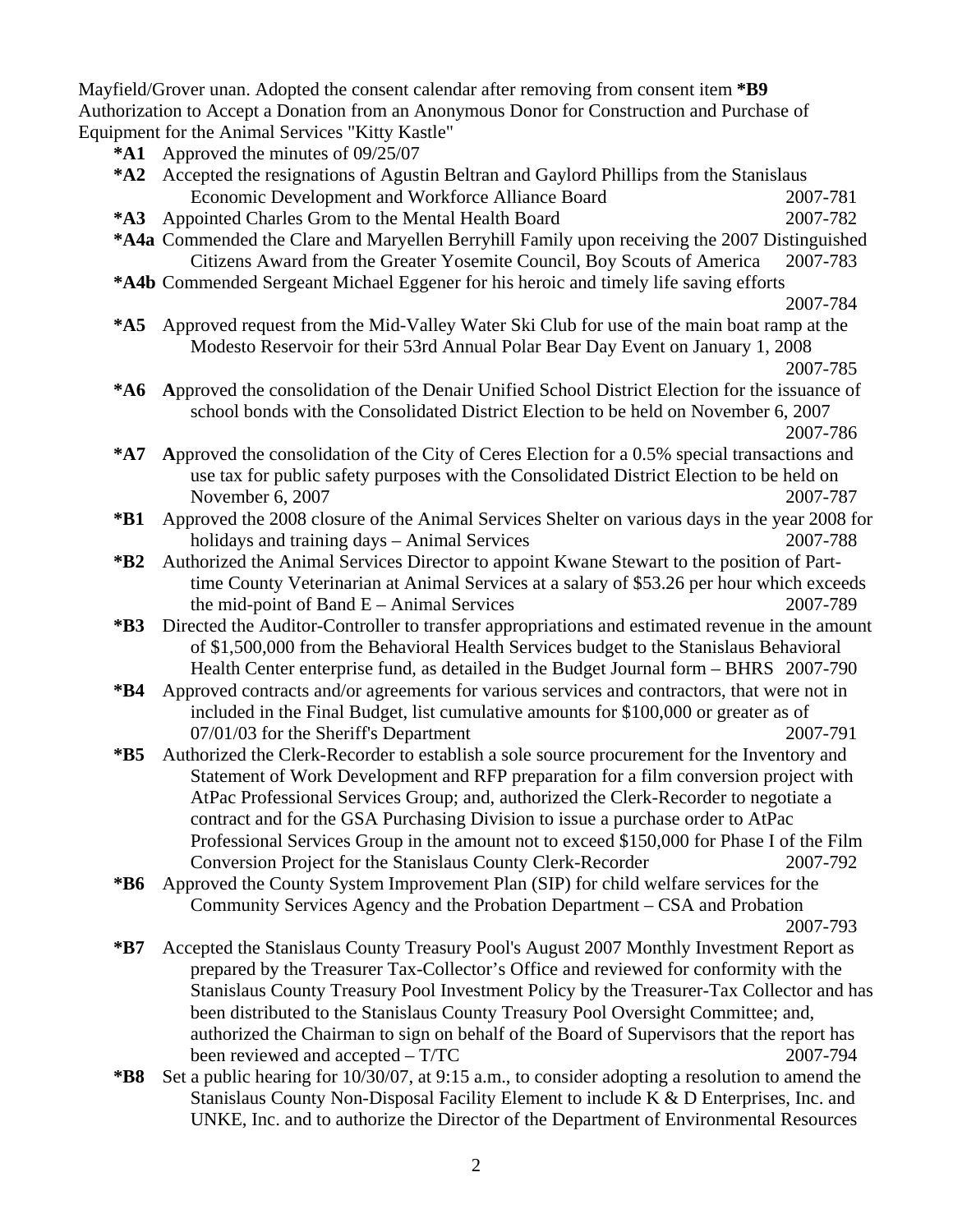to submit the updated Five-Year Countywide Integrated Waste Management Plan Review Report to the California Integrated Waste Management Board – DER 2007-795

- **\*C1** Finds that Ordinance C.S. 1011 is not subject to the CEQA (Public Resources Code, §2100 et. seq.); and, introduced and waived the first reading of Ordinance C.S. 1011 amending §11.08.020 of the Stanislaus County Code, adding a no parking zone on Spyres Way and North Star Way in the Modesto area – PW ORD-55-D-7 2007-796
- **\*C2** Finds that Ordinance C.S. 1012 is not subject to the CEQA (Public Resources Code, §2100 et. seq.); and, introduced and waived the first reading of Ordinance C.S. 1012 amending §11.08.120 of the Stanislaus County Code, adding a no truck parking zones on Spyres Way, North Star Way and Lyell Drive in the Modesto area – PW

ORD-55-D-8 2007-797

- **\*C3** Approved Master Agreement and Project Agreement No. 2007-01 for right-of-way acquisition services from Overland, Pacific & Cutler, Inc., for the Las Palmas Avenue at Elm Avenue and Las Palmas Avenue at Sycamore Avenue Traffic Signal Projects; authorized the GSA Director/Purchasing Agent to execute the Master Agreement and Project Agreement No. 2007-01 in an amount not to exceed \$48,250; and, directed the Auditor-Controller to make the necessary budget adjustments per the financial transaction sheet – PW 2007-798
- **\*C4** Accepted the report on the Salida Planned Development projects; and, authorized staff to proceed with development of described projects with proposed funding as identified – PW 2007-799
- **\*C5** Adopted plans and specifications for Federal Aid Project No. STPL-5938(147), titled "RSTP Roadway Resurfacing Program FY 2006/2007 (Phase 2)" and set the bid opening date and time for 11/07/07 at 2:00 p.m.; directed the Clerk of the Board to publish a notice inviting bids for the project as required by law and set 11/07/07, prior to 2:00 p.m., as the deadline for submission of bids; directed the Auditor-Controller to make the necessary budget adjustments per the financial transaction sheet; and, directed the Public Works Department staff to mail a notice inviting bids to trade journals as required by  $law - PW$  2007-800

Grover/Mayfield unan. **\*B9** Authorized the acceptance of an anonymous donation of \$5,449.88 to pay for construction and equipping the cat sheltering area known as the Kitty Kastle - Animal Services

2007-801

Grover/DeMartini (3-1)(Monteith opposed)(Mayfield abstained) **9:15 am** Canceled the public hearing on the appeal of the Planning Commission's decision for Use Permit Application #2002-30 - Salida Hulling Association; and, set a public hearing for 10/23/07, at 9:15 a.m., to reconsider an appeal of Use Permit Application #2002-30, Salida Hulling Association, a request for an almond hulling and shelling facility on approximately 50.42 acres, in A-2-40 (General Agriculture) zoning district, located on the northeast corner of State Route 132 (Maze Boulevard) and Dakota Avenue intersection, Modesto area, APN: 007- 024-006 (this matter is a continuation of an appeal considered on 11/04/03, by the Board, however, this appeal is based on different grounds) – Planning 2007-803

Grover/Mayfield unan. **B10** Acknowledged the receipt of the Federally Qualified Health Center Look-Alike designation of the Health Services Agency primary care clinics; amended the Salary and Position Allocation Resolution to add a new classification of Medical Director at salary band I (\$142,833.60- \$214,260.80) annually effective the start of the first pay period after Board approval; and, amended the Salary and Position Allocation Resolution to add one new Medical Director position assigned to the HSA Clinics and Ancillary Services budget unit 2007-802

**Corr 1** Acknowledged receipt, with regrets, of a letter of resignation from Ken Patterson the Director of Community Services Agency as of Friday, November 16, 2007.